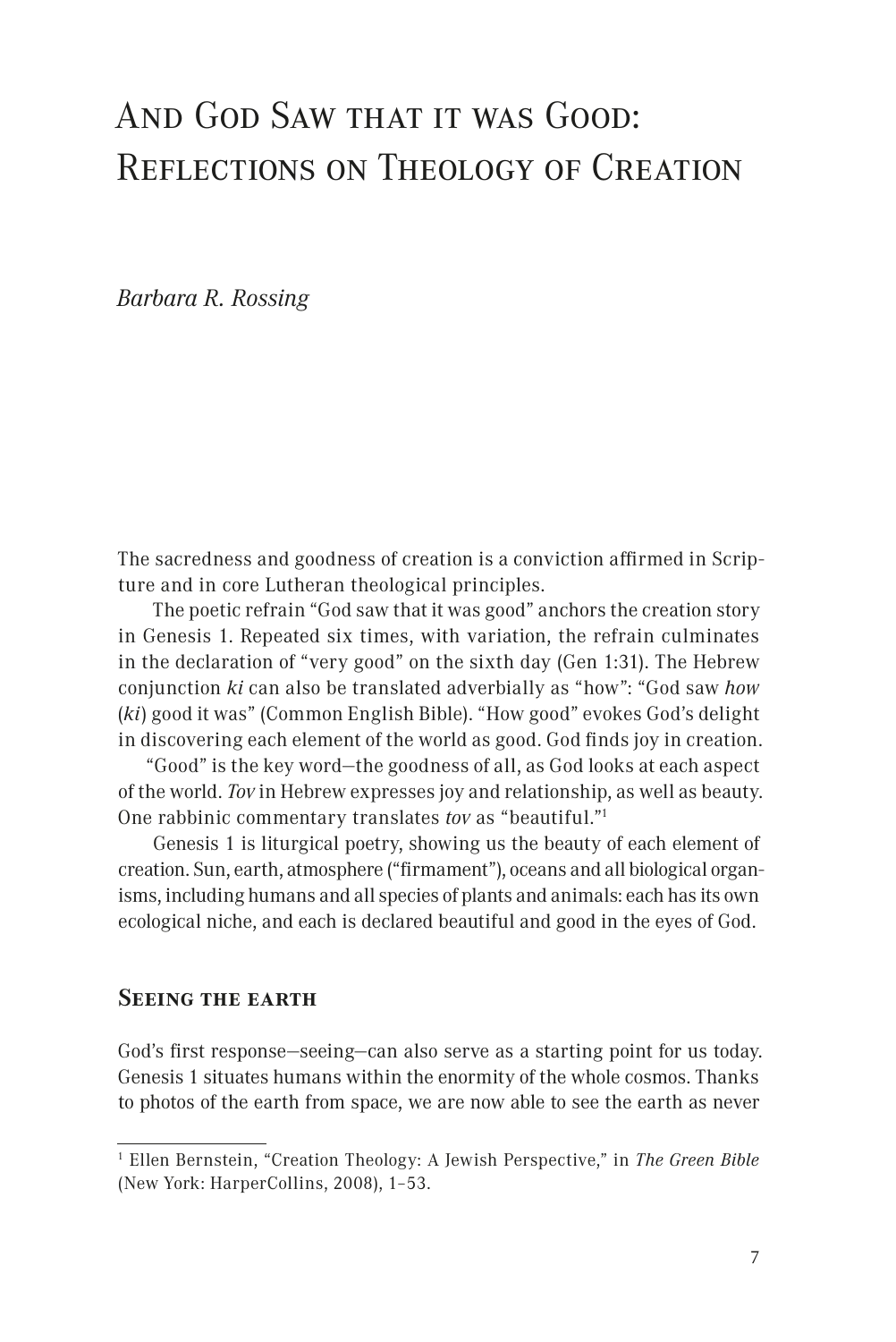before. The 1972 iconic image of the earth taken by the crew of the US Apollo spacecraft, the most widely distributed photograph of all times, reveals the beauty of the earth as a blue marbled planet, with living oceans and continents. We can see what the astronauts saw: the earth's sheer beauty, its vulnerability, as well as a new sense of humanity's place on the planet, all suffused with an overwhelming sense of awe. Astronaut Michael Collins describes it:

I remember so vividly what I saw when I looked back at my fragile home—a glistening, inviting beacon, delicate blue and white, a tiny outpost suspended in the black infinity. Earth is to be treasured and nurtured, something precious that *must* endure.<sup>2</sup>

As astronaut Bill Anders said about circumnavigating the moon in 1968, "We came all this way to explore the moon, and the most important thing is that we discovered the earth."

Seeing the earth today means opening our eyes to see its beauty and also its vulnerability—the devastation humans are causing to God's good creation. Astronauts record their shock in seeing changes to the earth such as the diminution of the polar ice cap. Commander Ellen Collins, the first woman to lead a US space shuttle mission, told how she saw the island of Madagascar: "We saw deforestation [...}. The rivers and streams that normally would be a bluish-gray color are now brown from the erosion of soil flowing into the ocean."3

The thinness and vulnerability of the earth's atmosphere relative to the rest of the planet is also something astronauts see. From space, the earth's atmosphere looks like a "thin blue line"—thinner than the peel of an apple relative to the apple. Genesis describes this protective layer as a "firmament."

Carbon dioxide itself is colorless, so the build-up of carbon dioxide and other greenhouse gases in the atmosphere cannot be seen directly from space. What can be seen are the effects of increasing concentrations of carbon dioxide on the planet—the drying up of large lakes such as Lake Chad in Africa; catastrophic flooding in Asia; deforestation in the Amazon and Congo River basins; shrinking glaciers in the world's mountain ranges; smoke from unprecedented wildfires; and dustbowls caused by drought. Too much heat from greenhouse gases (primarily carbon dioxide) is killing ecological systems humans need for our survival.

<sup>2</sup> Michael Collins, "Foreword," in Roy A. Gallant, *Our Universe* (Washington, D.C.: National Geographic Society, 1980), 6.

<sup>3</sup> Cited in Wangari Maathai, *Replenishing the Earth: Spiritual Values for Healing Ourselves and the World* (New York: Doubleday, 2010), 57.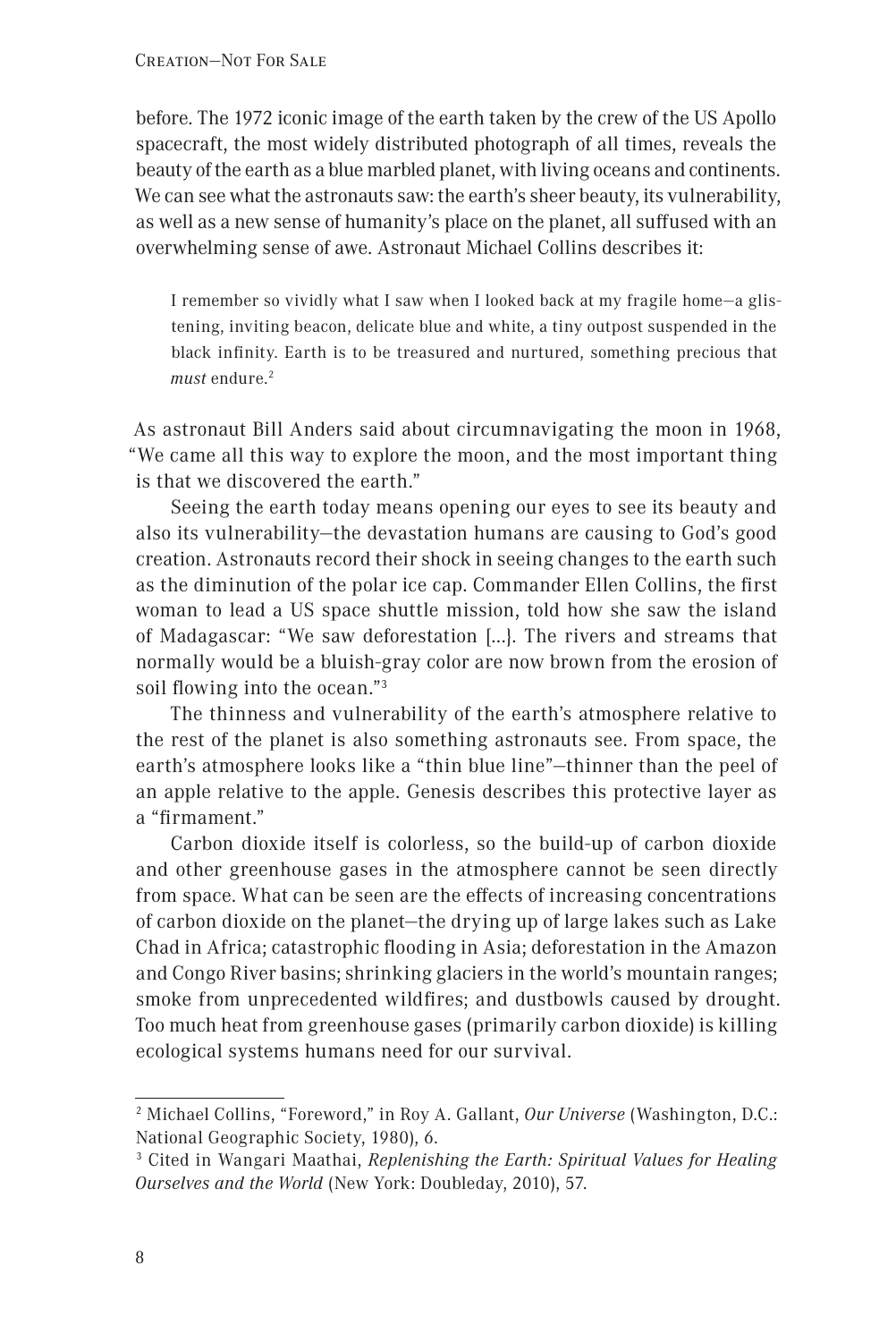#### **Good, very good**

God sees each creature as "good." By calling each creature good, God initiates an ongoing relationship of love with the earth and with each of its creatures. God "is *affected* by what is seen."4 As Norman Habel notes, a similar exclamation of "good" is used to describe the response of Moses' mother when the child is born. Moses' mother "sees he is good" (Ex 2:1). Similarly, in Genesis 1, "God beholds Earth emerge from the waters below and 'sees it is good'."5 Earth is God's living child.

For God, earth's ongoing creative ability—the process evolutionary biologists describe as its capacity for bringing forth new species—is "good." With amazing scientific insight, Genesis describes earth as a partner with God in creating more life forms. Written before our scientific worldview, Genesis differs from our modern cosmology. Still, its appreciation of earth's ongoing creativity coheres with our understanding of the biological processes of evolution and speciation. Beginning with the creation of plants on the third day, the earth itself becomes a cocreator with God, bringing forth creatures of its own—"The earth brought forth vegetation" (Gen 1:12). This is repeated on the sixth day with the emergence of animals, "Let the earth bring forth living creatures of every kind" (Gen 1:24). Creation is a process from below, in which creatures also become cocreators, bringing forth more and more creatures of their own in the bounty of life and creation. God calls this entire process good.

What does the goodness or beauty of creation mean for us today? It can mean a number of things. The creatures are good as food for people to eat, as Martin Luther emphasizes in his commentary on Genesis. God's feeding of hungry people with the good gifts of creation becomes increasingly important in an age of hunger.

Utility for humans is not the primary meaning of "good," however. "Good for humans" is not what God says. This is important because stripping the earth's resources through extractive mining, drilling, agriculture and industry has been justified on the grounds that God gave humans "dominion" over creation in Genesis 1:26. But if we look closely at each day's creation, we see that God declares the creatures as good for their own sake, quite apart from any usefulness to humans. This is a perspective shared by God's speech from the whirlwind in Job 38–41.

<sup>4</sup> Terrence Fretheim, *God and World in the Old Testament: A Relational Theology of Creation* (Nashville: Abingdon Press, 2005), 40.

<sup>&</sup>lt;sup>5</sup> Norman Habel, *The Birth, the Curse and the Greening of Earth An Ecological Reading of Genesis 1–11* (Sheffield Phoenix Press, 2011), 42.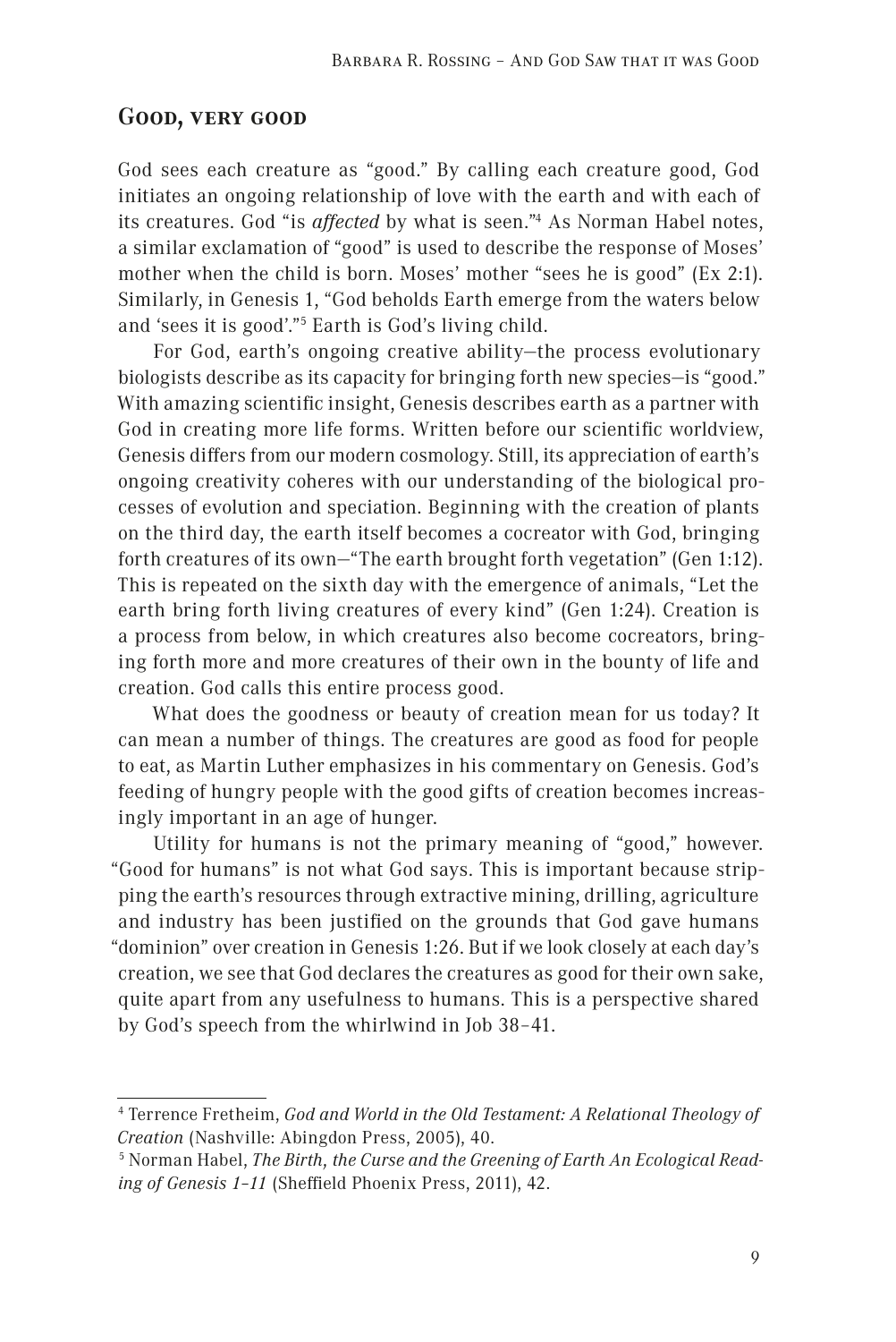Perhaps most importantly, goodness also means interconnectedness, an ecological principle. God declares the entirety of creation to be "very good" (*tov ma'ov,* Gen 1:31). This superlative on the sixth day is not reserved for humans alone, as some anthropocentric interpretations have claimed. Rather, it is when God saw everything, and how the whole creation works together as an interconnected living ecological system, that God declares everything to be very, very good.

#### **Good as common good**

The goodness or "good" of creation poses ethical questions for us today.

A "good" can become a noun, indicating one's own private property or possessions—"my goods," in English, similar to the Greek *ta agatha*. Jesus' story about the man who builds bigger barns in order to hold all his "goods" (Lk 12:18, 19) contains an urgent warning about the perils of hoarding goods for one's own exclusive gain. In his warped vision, the man thinks he himself has produced his own goods. He fails to realize that it is the earth that brought forth his abundant crops. The man loses his soul. Martin Luther labels this hoarder "Mammon."6

If "good" is understood primarily in terms of private gain, without considering the consequences for our neighbor, for future generations or for ecosystems, we are all imperiled. God calls us to see the goodness of creation by valuing inter-relationships most of all.

The 500th Anniversary of the Reformation in 2017 comes at an urgent moment for creation. It is time for a new reformation, ethicist Larry Rasmussen and other theologians argue: What we need is an ecological reformation that turns the church towards earth-healing and the common good.7 In laying out the contours of what an eco-Reformation might look like, Rasmussen underscores the need for an economy that fosters the common good, so that "the primary goods of the commons—earth, air, fire, water, light—are cared-for requisites of a shared good, a good for both present and future generations of humankind and otherkind."8

We live at a moment when goods are commodified, but nature and the atmosphere are still too often treated as a sewer or as a resource with no

<sup>6</sup> Margot Kassmann, "Covenant, Praise and Justice in Creation: Five Bible Studies," in David G. Hallman (ed.), *Ecotheology: Voices from South and North* (Geneva/ Maryknoll: WCC/Orbis, 1994), 42.

<sup>7</sup> Larry Rasmussen, "Waiting for the Lutherans," in *Currents in Theology and Mission* 37 (2010), 86-98.

<sup>&</sup>lt;sup>8</sup> Ibid., 78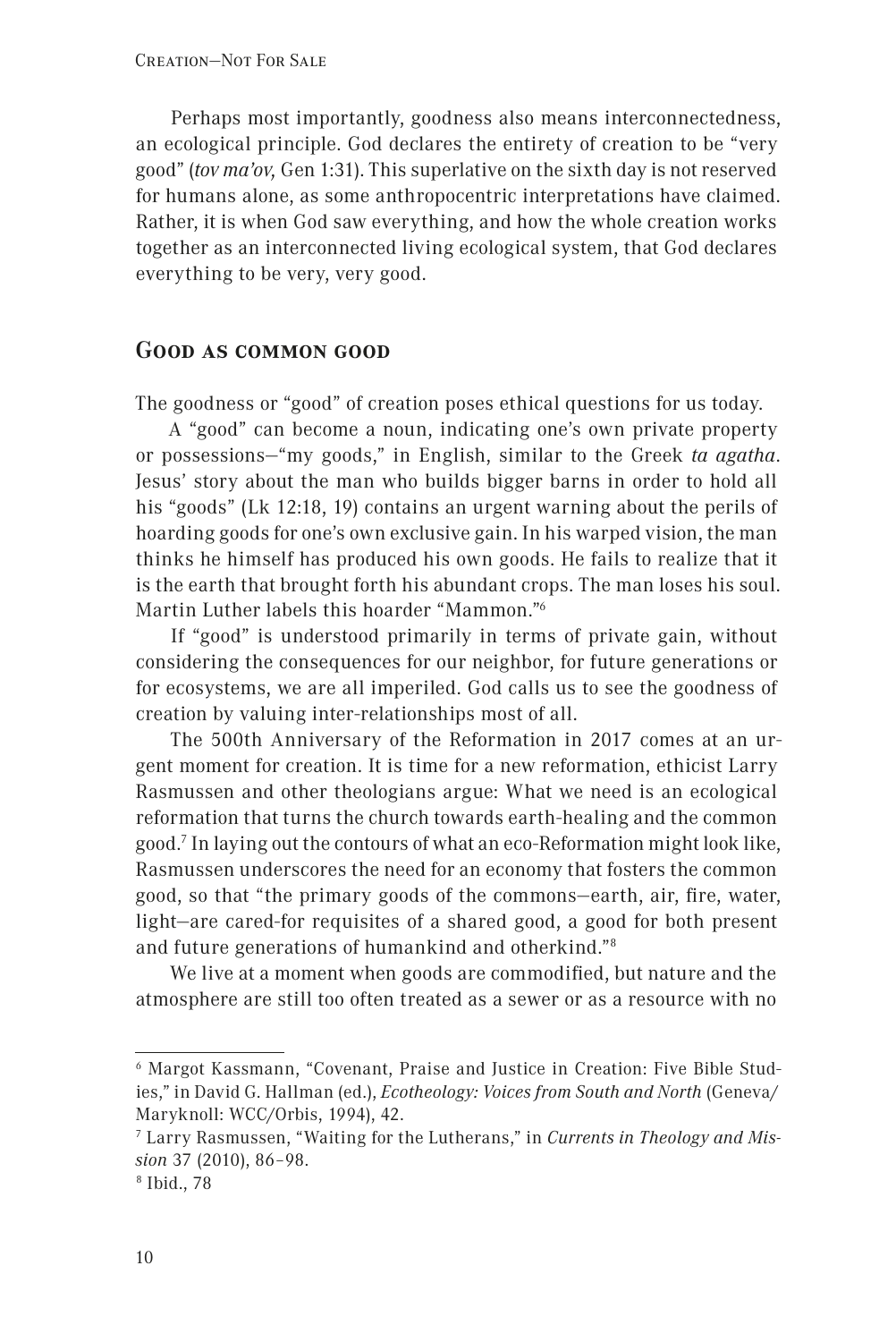value or price. Most countries of the world have not yet put a price on carbon dioxide pollution. Industries are allowed to burn fossil fuels without paying for the consequences of their pollution. Poor people's livelihood is threatened by unsustainable development. The Bible teaches a political economy of "enough for all," based on sharing of what is given for the common good of all (Ex 16). Love for neighbor, including future generations as our neighbor, is at the heart of both the Bible and Lutheran theology.

### **Luther's theology of creation and the cross**

God's grace is not for sale, Martin Luther insisted five hundred years ago. Luther's bold economic critique called for reform not only in the church but also in the debt structure of society that was impoverishing people.<sup>9</sup> Today, we can extend Luther's reformation insight about the pricelessness of grace and life itself into other realms, including creation itself. Creation and future generations are my neighbor, whom I am commanded to love. They are not for sale.

We can draw on incarnational and sacramental theology that discerns God in all of life. In his writings on the Lord's Supper against the Calvinists, Luther insisted that the finite can really hold the infinite: *finitum capax infiniti*. "Deep incarnation" is a phrase coined by the Danish Lutheran Nils Gregerson to express the idea of the radical incarnation of God in all matter. Incarnational and sacramental theology insists that God is present, as Luther says, "in every little seed, whole and entire […] Christ is present in all creatures, and I might find [Christ] in stone, in fire, in water, or even in a rope, for [Christ] is there."10 Rasmussen and others call this Luther's "joyous panentheism." Today, even as creation is degraded, we can embrace Luther's joyous insistence that God is present

in every single creature in its innermost and outermost being, on all sides, through and through, below and above, before and behind, so that nothing can be more truly present and within all creatures than God himself with his power.<sup>11</sup>

9 Guillermo Hansen, "Money, Religion, and Tyranny: God and the Demonic in Luther's Antifragile Theology," in Wanda Deifelt (ed.), *Market and Margins: Lutheran Perspectives* (Minneapolis: Lutheran University Press, 2014), 31–68.

<sup>10</sup> Cited by Larry Rasmussen, op. cit. (note 7).

<sup>&</sup>lt;sup>11</sup> Martin Luther, "That These Words of Christ, 'This Is My Body,' etc., Still Stand Firm Against the Fanatics, 1527," in Helmut T. Lehmann (ed.), *Luther's Works,* vol. 37 (Philadelphia: Muhlenberg Press, 1961), 58.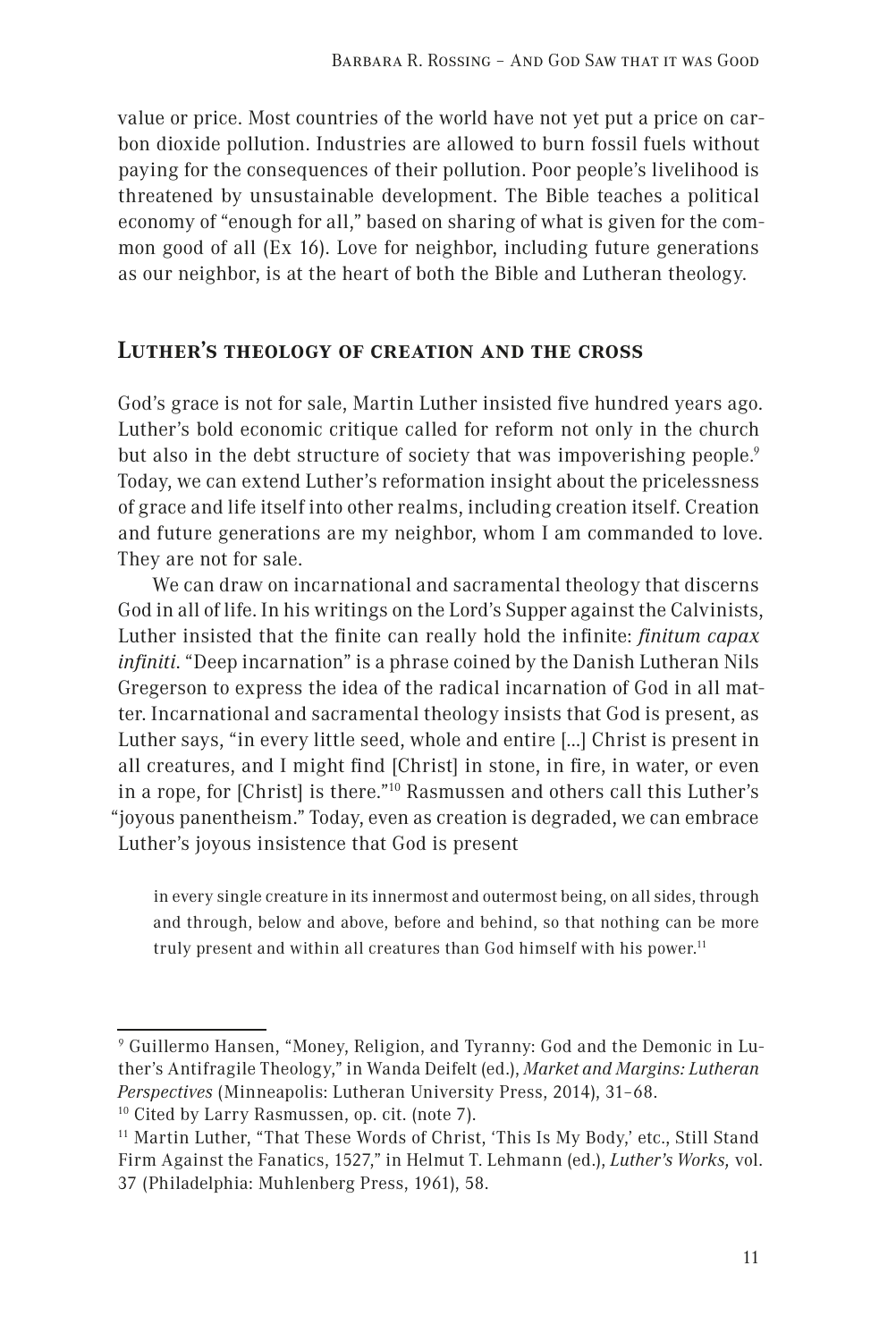The Lutheran theology of the cross—the insistence that God is present also and even most of all in brokenness and pain—can also help us to face the sin of ecological devastation, the injustice of the effects of climate change on the poorest of the poor—and to formulate an analysis of both sin and redemption capable of addressing the ecological crisis.12

Indigenous communities' spiritual perspectives can also help us to recover an emphasis on the goodness of creation. Sami Lutheran theologian Tore Johnson underscores the communal nature of creation, in which all living beings are seen as interrelated in a circle of life. "Sami tradition reflects the idea that creation has a voice that should be listened to." 13 Johnson calls for an eco-theological starting point that begins with creation, doing "theology from the circle of life."14

# **Are fossil fuels "good"? Energy and the common good**

In order theologically to address the climate crisis we must also address the question of the goodness and risks of fossil fuels, as part of God's creation. Energy poses a problem of competing goods. God's first act of creation in Genesis 1 is light, the energy that powers our life. The sun's light provides energy in abundance to sustain everything on earth. Each hour of every day the sun delivers more energy to earth than humans consume in an entire year.15 Humans have recently discovered how to tap into ancient sunlight—by burning solar energy banked deep within the earth in the form of coal, oil, and natural gas, buried for millions of years beneath the earth's surface.

Energy is essential for human flourishing. But how do we balance the need for the development of cheap fossil fuels with the risks of carbon dioxide pollution? Climate scientists note that we need to leave threefourths of known petroleum resources in the ground, in order to stave off dangerous changes to the planet. Commitment to the common good, to future generations, necessitates transitioning away from fossil fuels towards renewable energy.

<sup>12</sup> Wanda Deifelt, "From Cross to Tree of Life: Creation as God's Mask," in Karla Bombach and Shauna Hannan (eds), *Eco-Lutheranism: Lutheran Perspectives on Ecology* (Minneapolis: Lutheran University Press, 2013), 169–76.

<sup>&</sup>lt;sup>13</sup> Tore Johnson, "Listen to the Voice of Nature: Indigenous Perspectives," in Karen Bloomquist (ed.), *God, Creation and Climate Change: Spiritual and Ethical Perspectives,* LWF Studies 02/09 (Minneapolis/Geneva: Lutheran University Press/The Lutheran World Federation, 2009), 101.

<sup>14</sup> Ibid., 106

<sup>15</sup> James B. Martin-Schramm, *Climate Justice. Ethics, Energy, and Public Policy*  (Minneapolis: Fortress Press, 2010), 3.